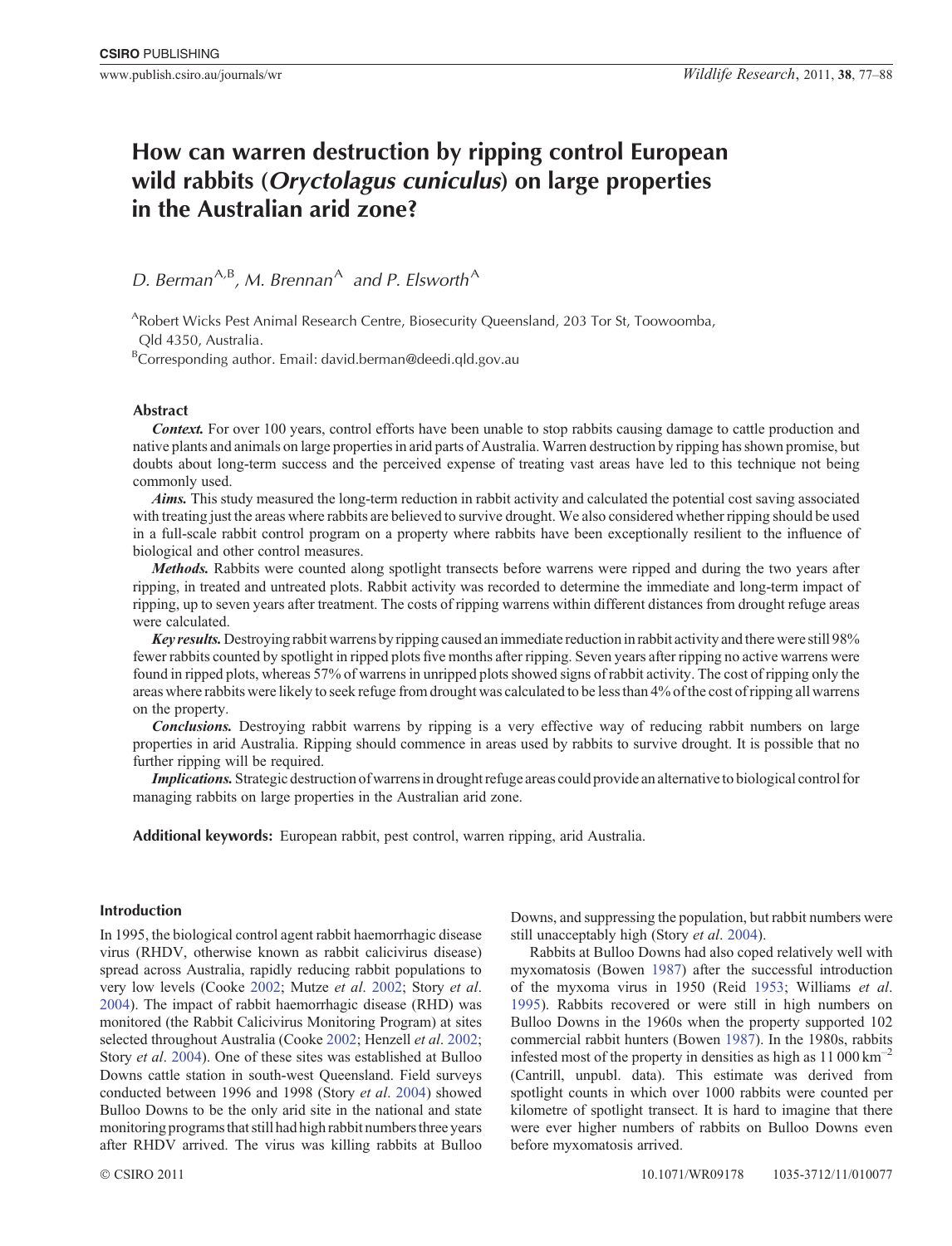Losses incurred to cattle production on Bulloo Downs were over AU\$250 000 per year prior to the arrival of RHDV (Berman [2001\)](#page-10-0), and the damage to biodiversity was probably considerable (Berman, unpubl. data). It was clear that actions in addition to the passive spread of biological control agents were required to reduce the damage caused by rabbits on Bulloo Downs. In 1999, the manager of Bulloo Downs, believing that RHD was not working, requested that virulent myxoma virus (Lausanne strain) be introduced into the wild rabbit population. This was the usual practice in the region, each year in spring. Nevertheless, there was no noticeable reduction in rabbit numbers on Bulloo Downs after the introduction of virulent myxoma virus in 1999. Within the local rabbit population, field strains were found to be derived from the original strain released in 1950, not the Lausanne strain (Berman *et al*. [2006\)](#page-10-0), suggesting that regular releases of the Lausanne strain had been ineffective.

Combined, myxomatosis and RHD certainly suppressed the rabbit population at Bulloo Downs (Story *et al*. [2004](#page-11-0)), but not enough to stop extensive damage to cattle production and the environment. Rabbit-proof fencing, rabbit harvesting (Bowen [1987\)](#page-10-0), and poison baiting (Strong, pers. comm.) have all been used on Bulloo Downs, but have failed to achieve any long-term reduction in the negative impact of rabbits. Therefore, another control technique was required.

In addition to the combination of suitable soil (for building warrens and growing rabbit feed) and flooding from the Bulloo River, the abundance of permanent or long-lasting natural waterholes may be an important factor causing Bulloo Downs to be continually infested by large numbers of rabbits. Arid Australia is characterised by unpredictable rainfall. There are sequences of years with above average rainfall that cause periods of substantial plant production; however, these are separated by droughts of irregular length, in which animal populations contract to more moist or fertile areas (Morton [1990\)](#page-11-0). When the moisture content of the vegetation becomes too low, rabbits require water to drink (Cooke [1982\)](#page-10-0), so they move towards water during drought (Parer [1982](#page-11-0)). Rabbits were observed drinking out of Booka Booka waterhole on Bulloo Downs in 2001 (Brennan, pers. obs.). Rabbits also require warrens for protection and to keep cool (Myers and Parker [1975](#page-11-0)*a*; Williams *et al*. [1995](#page-11-0)). Rabbits that find suitable drought refuges, with both warrens and drinking water, presumably have a greater chance of surviving. At Bulloo Downs, destruction of the large numbers of rabbit warrens along the banks of permanent or long-lasting natural waterholes by ripping was proposed as a strategy to control rabbits.

In arid or semiarid areas, destruction of rabbit warrens by ripping was effective for rabbit control in the late 1970s and through the 1980s (Foran *et al*. [1985](#page-11-0); Wood [1985;](#page-11-0) Cooke and Hunt [1987](#page-10-0); Mutze [1991;](#page-11-0) Williams and Moore [1995\)](#page-11-0), but the method was not economically viable (Burley [1986](#page-10-0); Parer and Parker [1986](#page-11-0)). Only with funding support from the Federal Government in the early 1990s did warren ripping become an option for some properties in arid areas (Linton [1995;](#page-11-0) Ferraro and Burnside [2001](#page-11-0); Edwards *et al*. [2002](#page-10-0)*a*). Warren ripping over large areas in arid Australia through the early 1990s dramatically reduced rabbit numbers on properties in western New South Wales, South Australia and the Northern Territory (Croft *et al*. [1997;](#page-10-0) Ferraro and Burnside [2001](#page-11-0); Edwards *et al*. [2002](#page-10-0)*a*). Prompted by the success of ripping elsewhere, the management of Bulloo Downs ripped some warrens in an area close to the homestead. While this was successful, and rabbits did not reopen the warrens, no further ripping was conducted because of the sheer size of the area to be treated.

Treating drought refuge areas has been recommended as a priority, but the belief was that all warrens on the property needed to be ripped to prevent reinvasion (Williams *et al*. [1995](#page-11-0)). However, there are often too many warrens on arid properties for all to be ripped. Given that rabbits are confined to relatively small areas during drought (Myers and Parker [1975](#page-11-0)*a*; Wood [1980\)](#page-11-0), we considered whether effective control over entire properties could be achieved by just ripping warrens in drought refuge areas.

This trial was conducted to decide whether ripping should be used in a full-scale rabbit control program on Bulloo Downs. The aim was to determine whether warren destruction by ripping provides a long-term reduction in rabbit activity where the rabbit population has provento be exceptionally resilient compared with other rabbit populations in the arid zone of Australia. The cost and effectiveness of ripping was determined at different warren densities to allow calculation of the cost of a full-scale control program. The association between warren density and distance from long-lasting natural waterholes was investigated as an aid to identifying priority areas for treatment and to calculate the cost of treating these areas.

#### **Materials and methods**

## *Site description*

The study was conducted on Bulloo Downs Station, a 10 000 km<sup>2</sup> property used for cattle production. Bulloo Downs is located ~100 km south-west of Thargomindah in south-west Queensland (Fig. [1\)](#page-2-0). Experimental sites were selected in the centre of the property (Fig. [2](#page-3-0)), in an area heavily infested by rabbits, and where there was a good understanding of the ecology of rabbits from previous work in the area (Story *et al*. [2004;](#page-11-0) Berman *et al*. [2006](#page-10-0)).

There is a large area of sand dunes intersected by clay flats that can be inundated by local rainfall or flooding of the Bulloo River caused by rain falling up to 400 km away. Although the mean annual average rainfall is around 200 mm, the property is relatively less arid than surrounding areas. The soil is favourable for warren construction and there is, at least along the water courses, a predictable supply of green feed available during the cooler seasons (Story *et al*. [2004\)](#page-11-0). These factors are conducive to long and productive breeding seasons (Williams *et al*. [1995](#page-11-0)), which have resulted in rabbit numbers being consistently higher than in other arid areas.

#### *Rainfall*

Prior to the ripping experiment, there were five consecutive good rainfall years (1996–2000) with average or above average rainfall, followed by a run of extremely dry years (2001–06). The first above average rainfall year after ripping was 2007 (data interpolated from point observations by the Bureau of Meteorology) (Jeffrey *et al*. [2001](#page-11-0)).

## *Description of the design and treatments*

## *Square kilometre plots*

At four sites, atreated (ripped) plot and an untreated (unripped) control plot were established (Fig. [2\)](#page-3-0). Plots were square (1 km<sup>2</sup>),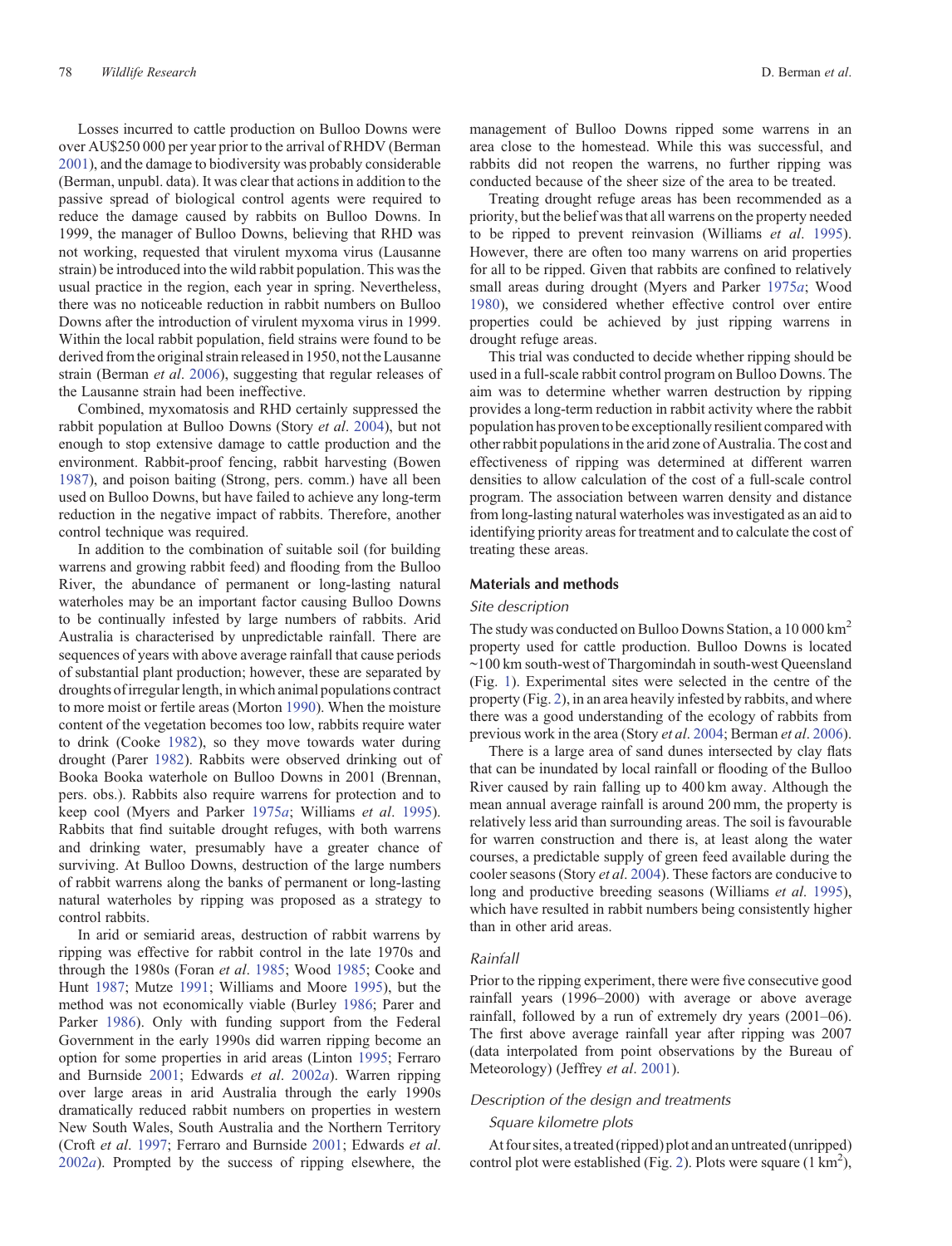<span id="page-2-0"></span>

Fig. 1. Bulloo Downs (black) is a 10 000 km<sup>2</sup> property south-west of the town of Thargomindah at the lower reaches of the Bulloo River catchment (dark grey) in the state of Queensland in the arid zone of Australia (grey).

and pairs of treated and untreated plots were established ~500 m apart. Each plot contained a mixture of sand dune and clay flats. Rabbit warrens occurred mainly in the sand dunes and were usually absent from the clay flats. Pairs of treated and untreated plots were considered close enough to experience similar environmental conditions, such as rainfall and grazing by stock, but far enough apart to be independent with regard to short-term rabbit movements. Sites containing pairs of plots were spaced 3–8 km apart (Fig. [2](#page-3-0)). One pair of plots was selected near Booka Booka Waterhole, which only dries up in the most severe

droughts. The other plots were selected at varying distances up to 10 km from Booka Booka Waterhole.

At the end of April 2001, spotlight counts, footprint counts and warren activity counts were conducted in ripped and unripped plots before treatment. Ripping commenced 2 May 2001 and finished 12 May 2001. Four days later, 16 May 2001, the activity of rabbits was assessed using footprint counts in ripped and unripped plots. Five months after ripping, in September 2001, rabbits were counted by spotlight in ripped and unripped plots. Spotlight counts were repeated in April 2002, September 2002,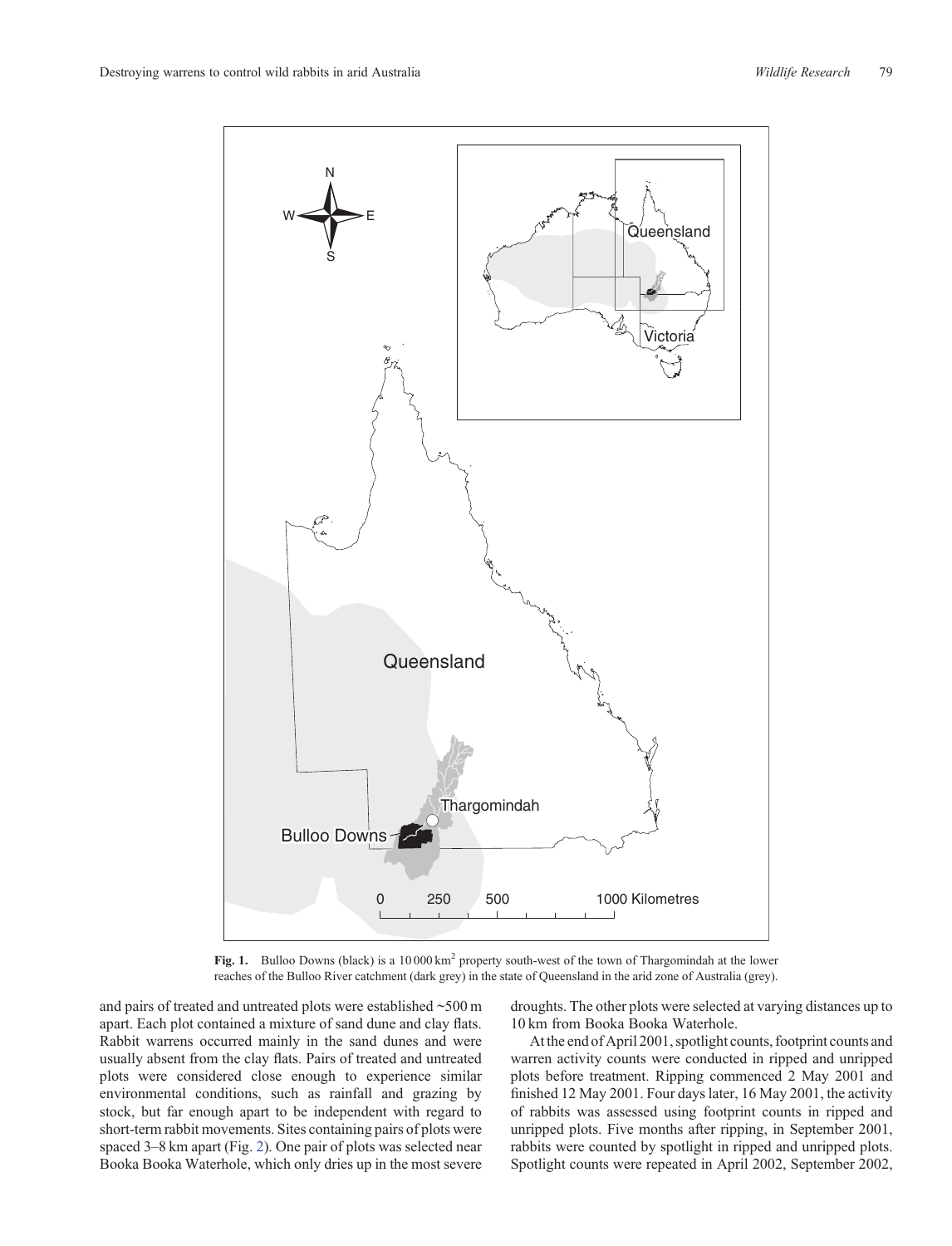<span id="page-3-0"></span>

**Fig. 2.** Treatment sites where rabbit warrens were ripped (black) and untreated control sites (grey) on Bulloo Downs cattle station. Sites 1 to 4 have paired ripped and unripped plots established at different distances from the long-lasting Booka Booka Waterhole. Circular plots were at six man-made watering points. The 10 km spotlight transect was established as part of the rabbit calicivirus monitoring program in 1996 (Story *et al*. [2004\)](#page-11-0) and was used throughout this study.

and April 2003. The initial plan was to conduct spotlight counts twice a year for three years until September 2003. However, thorough searches of all plots on foot and by spotlight failed to detect any sign of rabbits in the area in April 2003. Low rainfall in 2001, followed by an exceptionally dry year in 2002, is believed to have caused rabbits to die in or leave the study area. From April 2002 to September 2008, spotlight counts were considered unsuitable for comparison of the plots due to the overall low rabbit density.

Searches for signs of rabbit activity in warrens confirmed the similarity of treatment and control plots prior to ripping in May 2001. Searches for signs of rabbit activity in warrens were conducted again in September 2008 to measure the reopening rate seven years after ripping.

## *Circular plots*

Prompted by the initial success of ripping in the treatment plots, we commenced a broader rabbit control program to rip all warrens within 1 km of long-lasting water. A further six sites were chosen, 10–40 km from long-lasting natural waterholes, but located at man-made watering points (<100 m long by 50 m wide when full). All warrens were ripped within 1 km of these man-made waterholes, each plot covering an area of ~3.14 km<sup>2</sup>. They were not permanent supplies of drinking water, except for Currawilla, which was equipped with a bore. While these waterholes could support a small number of rabbits during drought, there were relatively low numbers of warrens, suggesting that they were less useful as drought

refuges than the long-lasting natural waterholes, such as Booka Booka.

Ripping at four circular plots (Bookna, Queenamurra, Lapsleys and Tinda) was conducted between the end of May 2001 and the beginning of July 2001. The other two circular plots (Burtons and Currawilla) were ripped in April 2002. Unlike the square plots, there were no control plots of a similar size and shape. For comparisons with ripped areas we selected unripped areas just outside a circle of 1 km radius from the water point. Searches for sign of rabbit activity in ripped and unripped warrens measured the difference in September 2008, seven years after ripping.

#### *Ripping technique*

A grader marked the boundary of each site so that it was clearly visible for the observing 'spotter' while searching for and marking warrens. A warren was defined as one burrow or a group of burrows that appeared connected. If two groups of burrows were separated by 5 m or more they were recorded as two separate warrens. The spotter rode a four-wheel motorbike in a systematic pattern, searching for, flagging and GPS-marking warrens. A 220 HP rubber-tracked Cat Challenger dozer (AGCO Australia Limited, Melbourne) with five curved tines (70 cm ripping depth) destroyed flagged warrens, and then each was GPSmarked by the driver. At the end of each day GPS points were downloaded onto a laptop computer and a map was created showing areas of the plot that may have been missed. Warrens were not cross ripped in the sand dunes, because one pass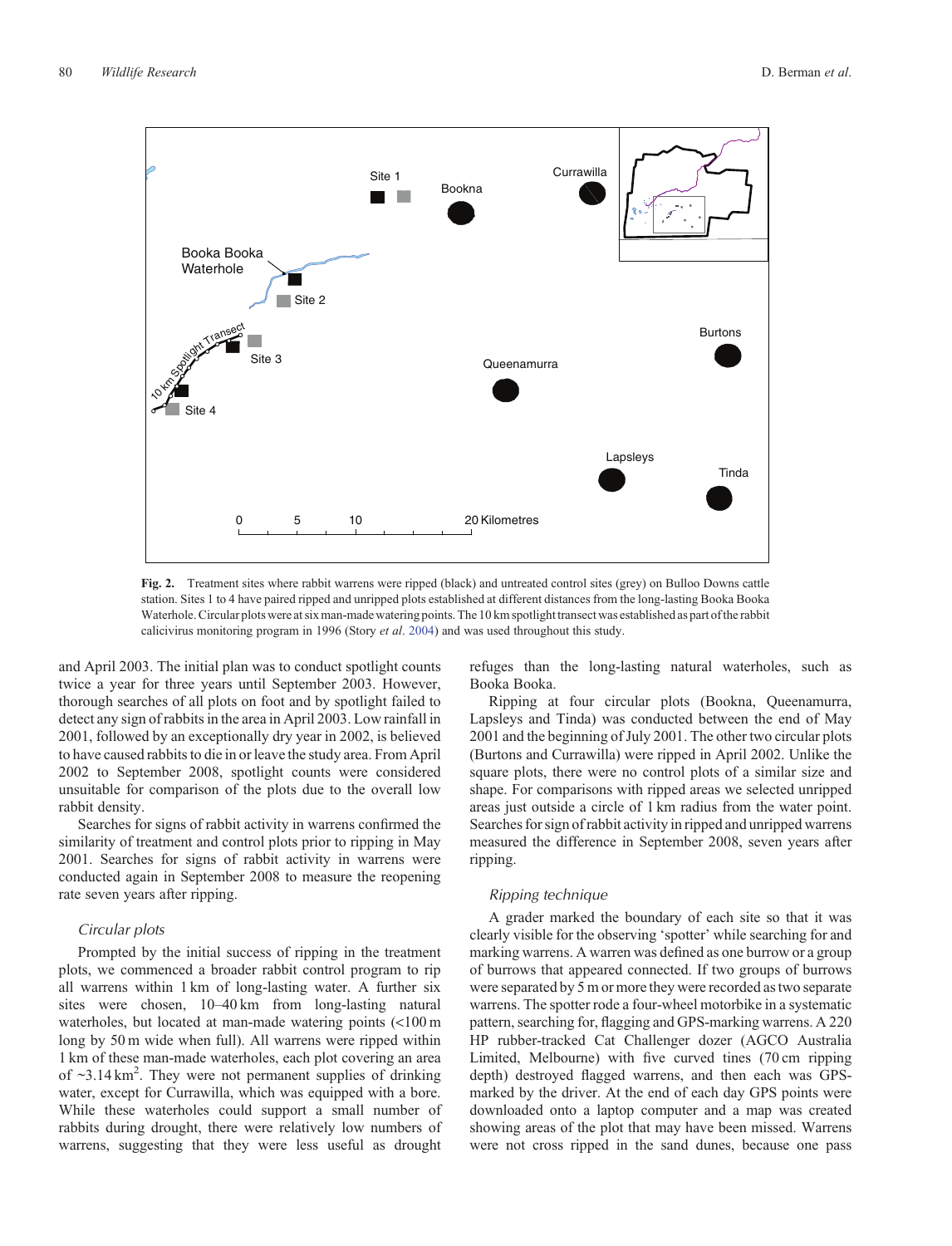generally damaged the warrens sufficiently, with the dry sand funnelling into the deeper cavities. Some larger warrens in harder soil required cross ripping.

Each site was covered in 20 to 30 m wide strips, with the spotter beginning in one corner of a square plot and slowly moving along the 1 km graded boundary line on the first strip and then back  $\sim$  20 to 30 m from this first strip. For circular sites the search strips were from the centre out to the 1 km radius. Ripped warrens and dozer tracks also provided reference points for the spotter when searching an untreated area of the site. The spotter did not venture too far ahead of the dozer, making certain that no flagged warrens were missed. The spotter tried to keep about five to 10 warrens marked ahead of the dozer. Once warrens were ripped, the spotter checked for missed burrows.

## *Cost of ripping*

The path of travel was also recorded for both the spotter and dozer, ensuring a thorough coverage and providing data on time spent travelling between warrens and time spent ripping. The amount of diesel used was also recorded.Warren density, distance between warrens, and number of warrens ripped per hour were determined from data collected by GPS. These data were used to calculate the cost of ripping. Calculations were based on a cost of  $$100 hour<sup>-1</sup>$  for the dozer plus  $$0.51 L<sup>-1</sup>$  for diesel and  $$60 day<sup>-1</sup>$ for the spotter.

#### *Monitoring procedures*

We used three different rabbit monitoring techniques, each with various strengths and weaknesses. Spotlight counts are the most commonly used for rabbit studies in Australia and produce repeatable results (Ballinger and Morgan [2002;](#page-10-0) Poole *et al*. [2003](#page-11-0)), but at very low densities rabbits may not be detected with a spotlight. Footprint counts are commonly used in arid areas for a variety of wildlife species (Mahon *et al*. [1998](#page-11-0); Edwards *et al*. [2002](#page-10-0)*b*; Southgate *et al*. [2005\)](#page-11-0) and rabbit tracks can be detected at very low rabbit densities. Counts of active warren entrances can rapidly and reliably provide an estimate of abundance of rabbits (Williams *et al*. [1995](#page-11-0)) and provide an excellent measure of the effectiveness of ripping, given that the aim of ripping is to reduce the number of warren entrances available to rabbits.

## *Footprint counts*

Footprint counts were conducted at square ripped and unripped plots. Two-metre-wide paths were cleared using a piece of heavy steel dragged along four internal paths, each 1 km long, and around a 4 km perimeter path of each plot. Rabbit footprints were recorded while riding a four-wheel motorbike along the paths the next morning. The presence or absence of footprints in each 100 m section of the cleared paths was recorded. Individual rabbit tracks were not recorded.

#### *Pre-ripping*

Footprint counts were conducted at square plots on 3 and 4 May 2001 just before ripping.

## *Post-ripping*

On 15 and 16 May 2001 rabbit footprint counts were conducted at all ripped and unripped square plots.

#### *Warren activity*

#### *Pre-ripping*

A survey was conducted in April 2001 just before ripping to count the number of active and inactive entrances in a sample of warrens at square plots. The number of entrances and the presence or absence of signs of rabbit activity was recorded for each entrance. Signs of rabbit activity in a warren entrance included fresh rabbit tracks or pellets. Sites were surveyed on a four-wheel motorbike commencing at the edge of the site and continuing through until at least 40 and no more than 100 warrens at any one plot had been visited. The location of each surveyed warren was recorded using a GPS.

## *Post-ripping*

Five months after ripping, the square plots were checked for missed or reopened warrens, in October 2001. The number of missed or reopened warrens was recorded. Sites were resurveyed on a four-wheel motorbike using a GPS. The locations of missed or reopened warrens were recorded using a GPS and they were treated with fumigant (Pestex tablets).

Four of the circular sites (Bookna, Queenamurra, Lapsleys and Tinda) were also checked for missed and reopened warrens in December 2001, approximately five months after ripping. All ripped warrens at these four sites were revisited. There was insufficient time to check warrens at the other two circular sites.

Seven years after ripping, in September 2008, a survey was conducted to measure the relative availability of warren entrances for rabbits in ripped and unripped plots. A sample of warrens in untreated square plots was compared with a sample of warrens in treated square plots. A sample of warrens in treated circular plots was compared with a sample of warrens in untreated areas up to 500 m from the ripped circular plots. At all square plots and circular plots, with the exception of Tinda (time did not permit sampling), a search was conducted in a vehicle with a driver and passenger both looking for warrens. At least a 1 km search path was driven through both the ripped and unripped areas. The numbers of warren entrances (active and inactive) were recorded for all warrens within 10 m of the search path. There was insufficient time to sample random points. Ripped warrens were still clearly visible at most sites, but where they were not visible their location was determined using a GPS.

## *Spotlight counts*

#### *General description*

A trained observer standing in the tray of a vehicle being driven along permanently marked transects at  $\sim$ 15 km h<sup>-1</sup> searched for rabbits with a 100 W, 500 000-candle power spotlight. Spotlight counts were conducted at square ripped and unripped plots and along the 10 km RCV monitoring transect (see below) (Fig. [2\)](#page-3-0).

## *Ten-kilometre RCV monitoring transect*

A 10 km transect established in 1996 to monitor the influence of RHD (at that time known as rabbit calicivirus RCV disease) on rabbit populations ran through the area. Data from counts conducted along this transect provided a good indication of rabbit abundance at the time of the experiment relative to previous periods. The transect sampled areas that were not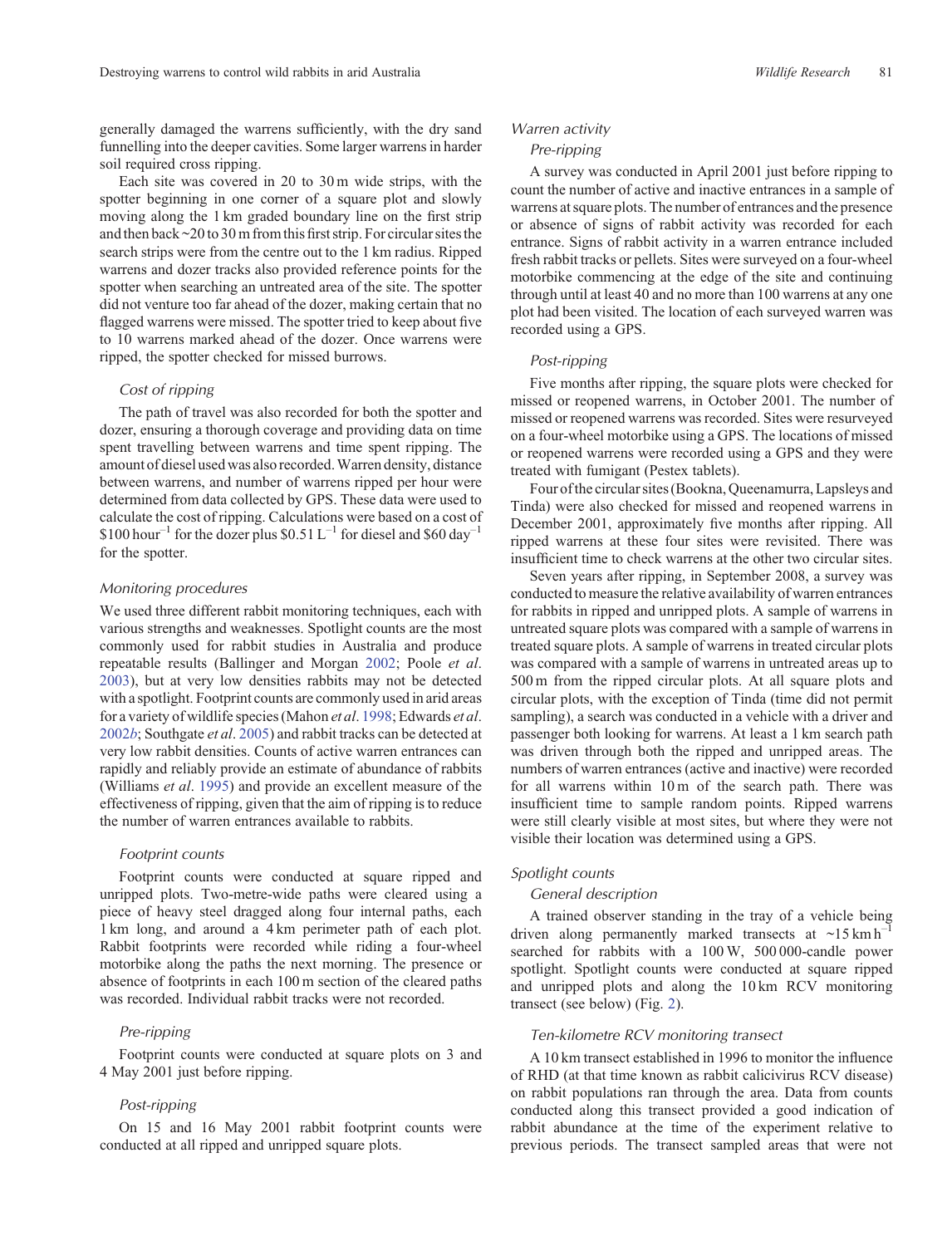<span id="page-5-0"></span>ripped, except for 500 m that ran through site 4 (ripped), and the counts were used to show the influence of rainfall on rabbit numbers independent of ripping. Counts were conducted at least once every year between 1996 and 2007.

## *Square plot spotlight transects*

Counts at each square plot were conducted along four permanently marked 1 km transects once in April 2001, before ripping commenced, and then on four occasions after ripping in September 2001, April and September 2002, and April 2003. The last two collection dates were excluded from the formal analysis due to a lack of variability resulting from all zero counts for at least one treatment. By removing the last two time points, the residual plots did not show any extreme deviation from the regression assumptions.

Initially, a repeated-measures analysis was applied to the data. An autoregressive model allowing for heterogeneity over time was used to assess the correlation between time points. The deviance test from the model allowing for heterogeneity did not show significant improvement over a model not allowing for heterogeneity. Since correlation between time points was weak and heterogeneity was not significant, a simpler model of a split plot ANOVA was used to compare the treatments. The ANOVA was generated using GENSTAT 12th edition (Payne *et al*. [2009\)](#page-11-0).

## *Extensive spotlight counts*

To determine the relative abundance of rabbits across the entire property, 600 km of 'rapid' spotlight counts were conducted along existing tracks approximately two years after warrens were ripped. Observations were made by a driver and passenger in the cabin, travelling between 30 and 50 km  $h^{-1}$ . The passenger used a spotlight to supplement the headlights. The location of each rabbit seen was recorded using a GPS.

#### **Results**

## *Ripping*

#### *Square kilometre plots*

Starting 2 May 2001, it took 11 days to rip a total of 2427 warrens in the four square plots. The total time spent ripping and travelling between warrens was 87h, and 1900 L of diesel were required (22 L per hour and 0.8 L per warren). Table 1 shows the number of warrens ripped in each plot. Warren ripping removed most warrens from the plots. Five months after ripping, 0.9–4% of warrens were found reopened or not ripped (Table 1). The cost per warren varied from \$3.62 to \$6.31, and the cost per plot varied from \$1343 to \$3922 per km<sup>2</sup>.

#### *Circular sites*

Ripping commenced 27 May 2001 and finished 6 July 2001. It took 10 days to rip 1350 warrens at the first four circular sites. A further 206 warrens were ripped at two other circular sites 7 and 8 April 2002. The cost per warren varied from \$7.20 to \$13.70 and the cost per plot varied from \$432.67 to \$1136.75 per  $km^2$ (Table 1). The total cost for the six sites was \$14 626.30 and  $18.9 \text{ km}^2$  was treated by ripping.

## *Warren density and distance from water*

The density of ripped warrens was highest at site 2  $(1082 \text{ warrens km}^{-2})$ , which was the closest site to the Booka Booka waterhole (Fig. [2](#page-3-0)). Sites with the lowest density were furthest from long-lasting natural water and closest to man-made watering points. Warren density decreased with distance from natural long-lasting water and this decrease was particularly rapid within 5 km of the water (Fig. [3\)](#page-6-0). There was a significant correlation between distance from natural long-lasting water and warren density  $(r=0.78, P=0.009)$  but no significant correlation between distance from nearest water (natural or man-made) and warren density.

## *Warren density and cost of ripping*

There was a significant correlation between cost of ripping per  $km^2$  and the log<sub>e</sub> of distance from long-lasting water ( $r = 0.95$ , *P* < 0.00001) (Fig. [4\)](#page-6-0).

The equation for the curve fitted to the points in Fig. [4](#page-6-0) is:

 $Cost(\$) = 3660 - 971 \times \log_e(\text{distance from long-lasting})$ water  $(km)$ 

**Table 1. The density of ripped warrens, the cost of ripping, and the reopening rate for square and circular plots five months after treatment**

| Site               | Ripped warren<br>density $(km^{-2})$ | Cost<br>$($ \text{ warmer}^{-1})$ | Warrens<br>ripped<br>$(hour^{-1})$ | Cost<br>$($ \rm km^{-2})$ | % of warrens<br>missed or<br>reopened | Missed or<br>re-opened warren<br>entrances $(km^{-2})$ |
|--------------------|--------------------------------------|-----------------------------------|------------------------------------|---------------------------|---------------------------------------|--------------------------------------------------------|
| Site 1             | 349                                  | 5.37                              | 23                                 | 1874                      | 0.9                                   | 10                                                     |
| Site 2             | 1082                                 | 3.62                              | 32                                 | 3922                      | 0.6                                   | 5                                                      |
| Site 3             | 783                                  | 4.20                              | 28                                 | 3291                      | 0.6                                   | 6                                                      |
| Site 4             | 213                                  | 6.31                              | 19                                 | 1343                      | 4.2                                   | 37                                                     |
| Bookna             | 158                                  | 7.20                              | 25                                 | 1137                      | 3.0                                   |                                                        |
| <b>Oueenamurra</b> | 138                                  | 7.50                              | 23                                 | 1031                      | 3.7                                   |                                                        |
| Lapsleys           | 70                                   | 11.90                             | 15                                 | 837                       | 2.7                                   |                                                        |
| Tinda              | 64                                   | 11.80                             | 15                                 | 754                       | 6.5                                   |                                                        |
| <b>Burtons</b>     | 34                                   | 13.60                             | 21                                 | 462                       |                                       |                                                        |
| Currawilla         | 32                                   | 13.70                             | 28                                 | 432                       |                                       |                                                        |
| Mean               | 292                                  | 8.52                              | 23                                 | 1508                      | 2.8                                   | 15                                                     |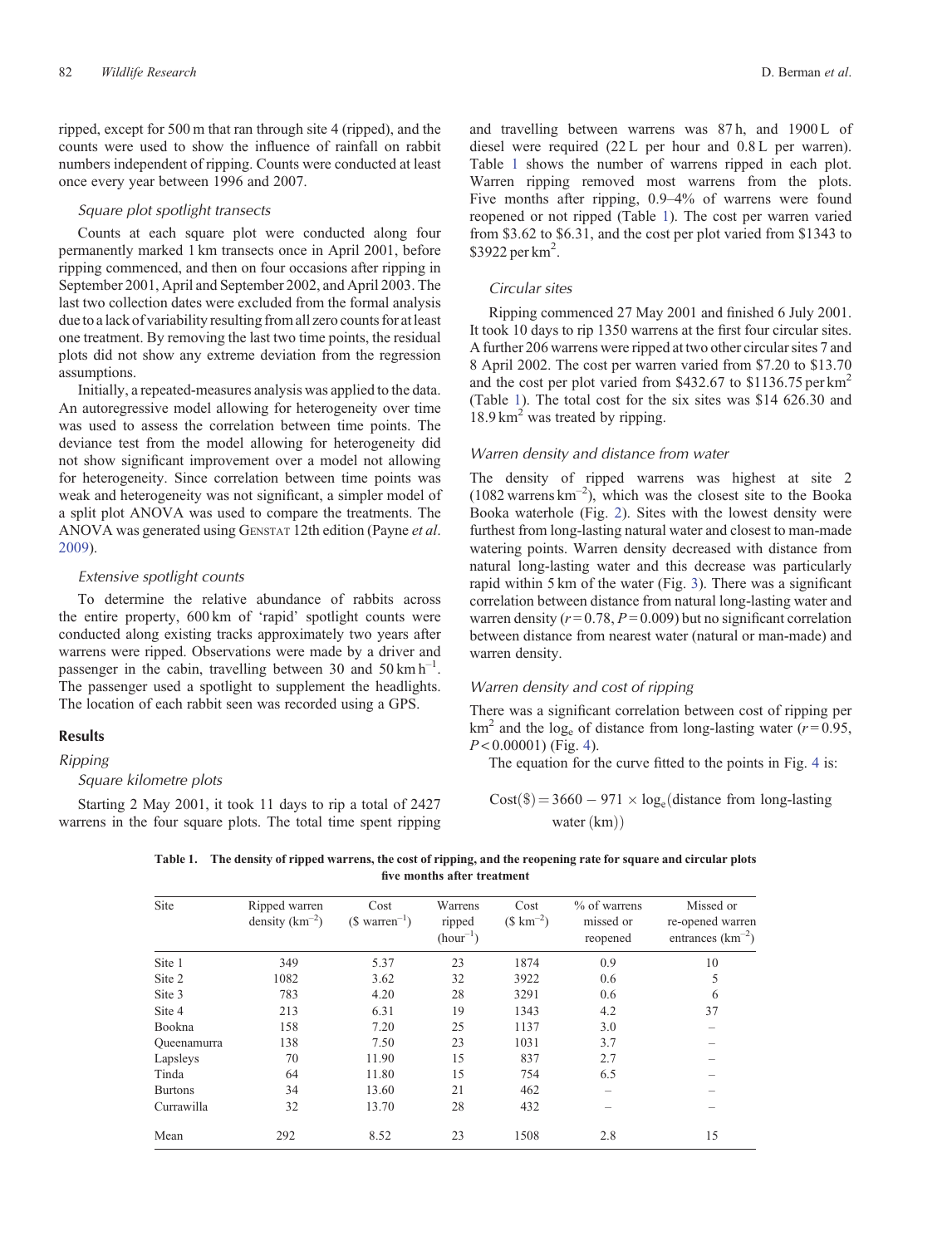<span id="page-6-0"></span>

**Fig. 3.** The density of warrens ripped at each of the 10 ripped sites decreased with distance from the long-lasting Booka Booka Waterhole.



**Fig. 4.** The cost of ripping per square kilometre at each of the 10 ripped sites decreased with distance from a long-lasting waterhole.

This equation was used to calculate the cost of ripping warrens at different distances from long-lasting water. The area to be treated within 1 km wide buffers at different distances from longlasting water was determined and then the cost of ripping all warrens at different distances from long-lasting water was calculated using the above equation (Fig. 5). Ripping all warrens on the property within 15 km of water was calculated to be \$6 million; however, to rip all warrens within 1 km of longlasting water was estimated to cost around \$250 000 (Fig. 5).

Although the cost of ripping per  $km<sup>2</sup>$  was highest at sites close to long-lasting water, the cost of ripping per warren was lowest (Table [1](#page-5-0)). The higher cost of ripping per warren in areas more distant from long-lasting water may have been due to greater diesel use as warren density decreased (*r* = 0.83, *P* < 0.01) and the distance travelled between warrens increased.

#### *Monitoring*

#### *Footprint counts for rabbits*

*Pre*-*ripping*. There was no difference between the internal paths and perimeter paths in the proportion of 100 m sections with rabbit tracks present before ripping. The activity of rabbits was evenly spread across the whole plot. There were  $12 \pm 3$  (s.e.) sections with rabbit tracks around the perimeter and  $15 \pm 3$  with rabbit tracks on internal paths of plots to be treated and there were



**Fig. 5.** The cost of ripping all warrens out to various distances from longlasting water. The cost of ripping was determined using the equation for the curve shown in Fig. 4.

 $12 \pm 3$  sections with rabbit tracks around the perimeter and  $14 \pm 4$ with rabbit tracks on internal paths on plots to remain untreated.

*Post-ripping*. Two months after ripping there were  $16 \pm 4$ (s.e.) sections with rabbit tracks around the perimeter and  $17 \pm 3$ sections with rabbit tracks on the internal paths at the untreated plots. In contrast, there were  $11 \pm 3$  sections with rabbit tracks around the perimeter and  $4 \pm 1$  sections with rabbit tracks on the internal paths at the treated plots after ripping. Ripping appears to have reduced the activity of rabbits, indicated by footprint counts in ripped plots, not so much around the perimeter, but along the internal paths. In untreated sites, two months after ripping, rabbit tracks occurred over as much as 70% of the area, whereas in treated sites rabbit tracks occurred in less than 10% of the area.

#### *Warren activity*

## *Pre-ripping*

In April 2001, just before ripping, there was no significant difference between the mean number of warren entrances per warren in square plots selected to be treated  $(7.2 \pm 0.4 \text{ s.e.,})$  $n = 232$ ) and square plots to remain untreated (7.4  $\pm$  0.4 s.e.,  $n=237$ ). Nor was there a difference in the mean number of active entrances per warren in plots to be treated  $(3.3 \pm 0.3 \text{ s.e.})$ and in plots to remain untreated  $(3.9 \pm 0.3 \text{ s.e.})$ . Of the 469 warrens surveyed, 318 (68%) showed signs of rabbit activity. There were  $1062 \text{ km}^{-2}$  warren entrances in square plots before ripping.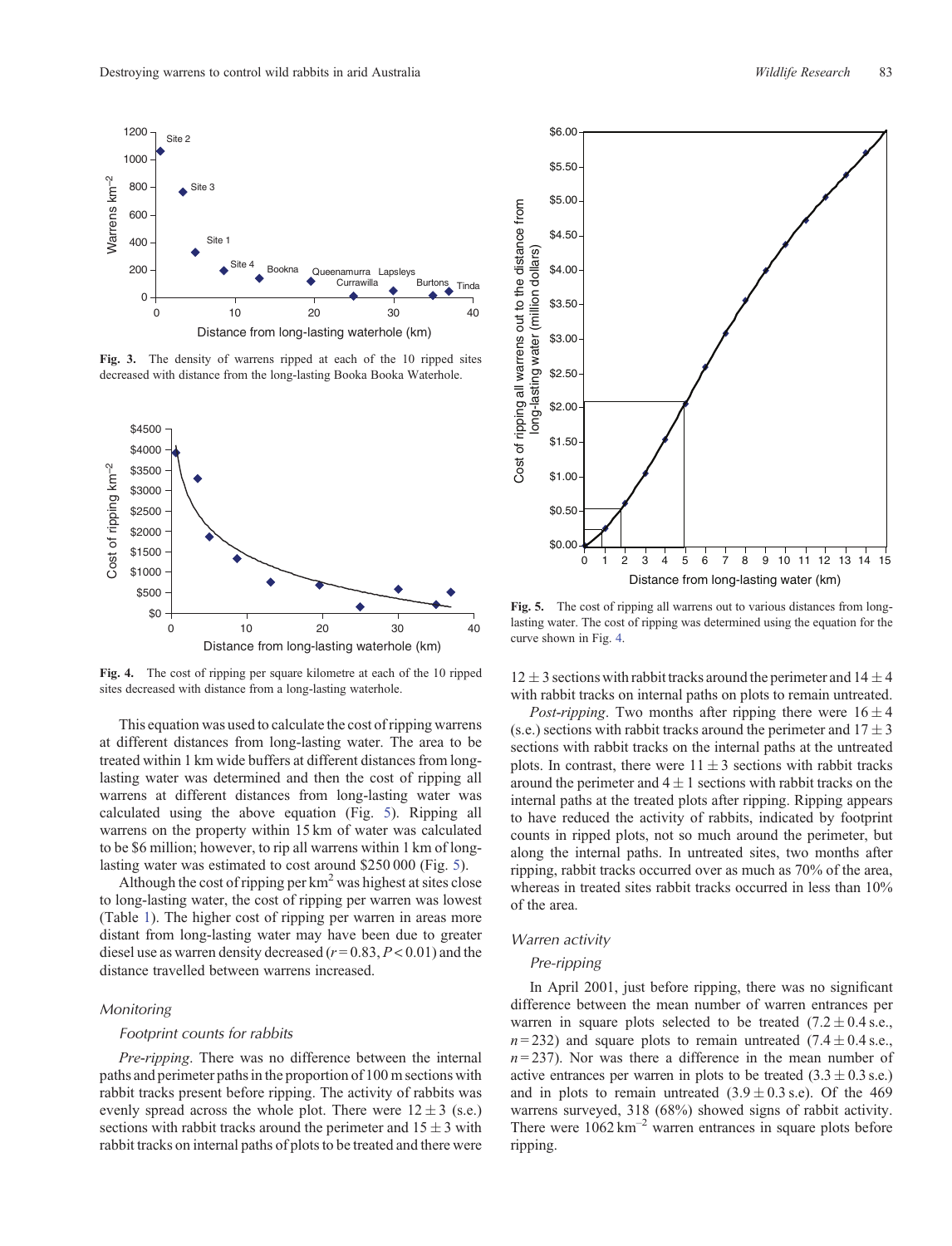## *Post-ripping*

*Five months after ripping*. The percentage of missed or reopened warrens ranged from 0.6% to 6.5% approximately five months after ripping (Table [1\)](#page-5-0) and there was a negative correlation between the density of warrens and the percentage of missed or reopened warrens  $(r = -0.85, P = 0.01)$ . There were 15 warren entrances  $km^{-2}$  in square plots five months after ripping.

*Seven years after ripping*. In September 2008 the mean number of warren entrances available for use by rabbits was  $795 \pm 265$  km<sup>-2</sup> (s.e.) in untreated areas, whereas in treated areas the mean was much lower at  $10 \pm 5 \text{ km}^{-2}$  (s.e.) (paired  $t = -3.67$ , d.f.  $= 8$ ,  $P = 0.0063$ ). A total of 291 warrens were checked (7%) of the 3983 warrens ripped) in treated sites and only two holes potentially suitable for rabbit use were found (Table 2). These holes were created by cattle hooves pushing through the surface into a tunnel below and, although they could be used by rabbits for shelter, there was no sign of rabbit activity. There were therefore no signs of reopening of ripped warrens, whereas there were 240 warren entrances found in 60 warrens checked in untreated areas. Signs of rabbit activity were recorded in 66 (28%) of these 240 entrances, but 57% of the 60 warrens checked had signs of rabbit activity. Rabbits needed to travel a long way (5 km) to find a warren entrance in ripped areas whereas they could find on average 80 entrances in the same distance (5 km) in unripped areas (Table 2).

#### *Spotlight counts*

#### *Ten-kilometre RCV monitoring transect*

Figure 6 shows the number of rabbits seen along the 10 km RCV spotlight transect before and after ripping. The figure also indicates the influence of lack of rainfall on rabbit numbers, independent of ripping. The number of rabbits seen along the 10 km RCV transect correlated with the number of rabbits

| Table 2. The distance travelled and the number of warrens checked seven years after warrens were ripped |  |  |  |  |  |
|---------------------------------------------------------------------------------------------------------|--|--|--|--|--|
|                                                                                                         |  |  |  |  |  |

| Site           |        | Search distance (km) |              | Number of warrens checked | Warren entrances per linear kilometre |                |  |
|----------------|--------|----------------------|--------------|---------------------------|---------------------------------------|----------------|--|
|                | Ripped | Unripped             | Ripped       | Unripped                  | Ripped                                | Unripped       |  |
|                | area   | area                 | area         | area                      | area                                  | area           |  |
| Site 1         | 11.4   | 5.1                  | 33           |                           | 0.0                                   | 6.8            |  |
| Site 2         | 3.9    | 3.3                  | 95           | 6                         | 0.0                                   | 5.4            |  |
| Site 3         | 3.2    | 4.4                  | 52           | 10                        | 0.0                                   | 4.6            |  |
| Site 4         | 3.2    | 3.2                  | 25           | 12                        | 0.0                                   | 18.4           |  |
| Bookna         | 1.0    | 1.0                  | 15           |                           | 0.0                                   | 30.0           |  |
| Queenamurra    | 1.0    | 1.0                  | 24           | 6                         | 0.0                                   | 24.0           |  |
| Lapsleys       | 1.0    | 1.0                  | 16           |                           | 0.0                                   | 39.0           |  |
| <b>Burtons</b> | 1.0    | 1.0                  | 31           |                           | 2.0                                   | 11.0           |  |
| Currawilla     | 1.0    | 1.0                  | $\mathbf{0}$ | 4                         | 0.0                                   | 4.0            |  |
| Total          | 26.7   | 21.0                 | 291          | 60                        |                                       |                |  |
|                |        |                      |              | $Mean \pm s.e.$           | $0.2 \pm 0.1$                         | $15.9 \pm 5.3$ |  |



**Fig. 6.** Mean (line) and total annual rainfall for Bulloo Downs. Rabbits seen along a 10 km spotlight transect established as part of the RHDV monitoring program (means and standard errors are shown for years when more than one count was conducted). These counts represent unripped areas.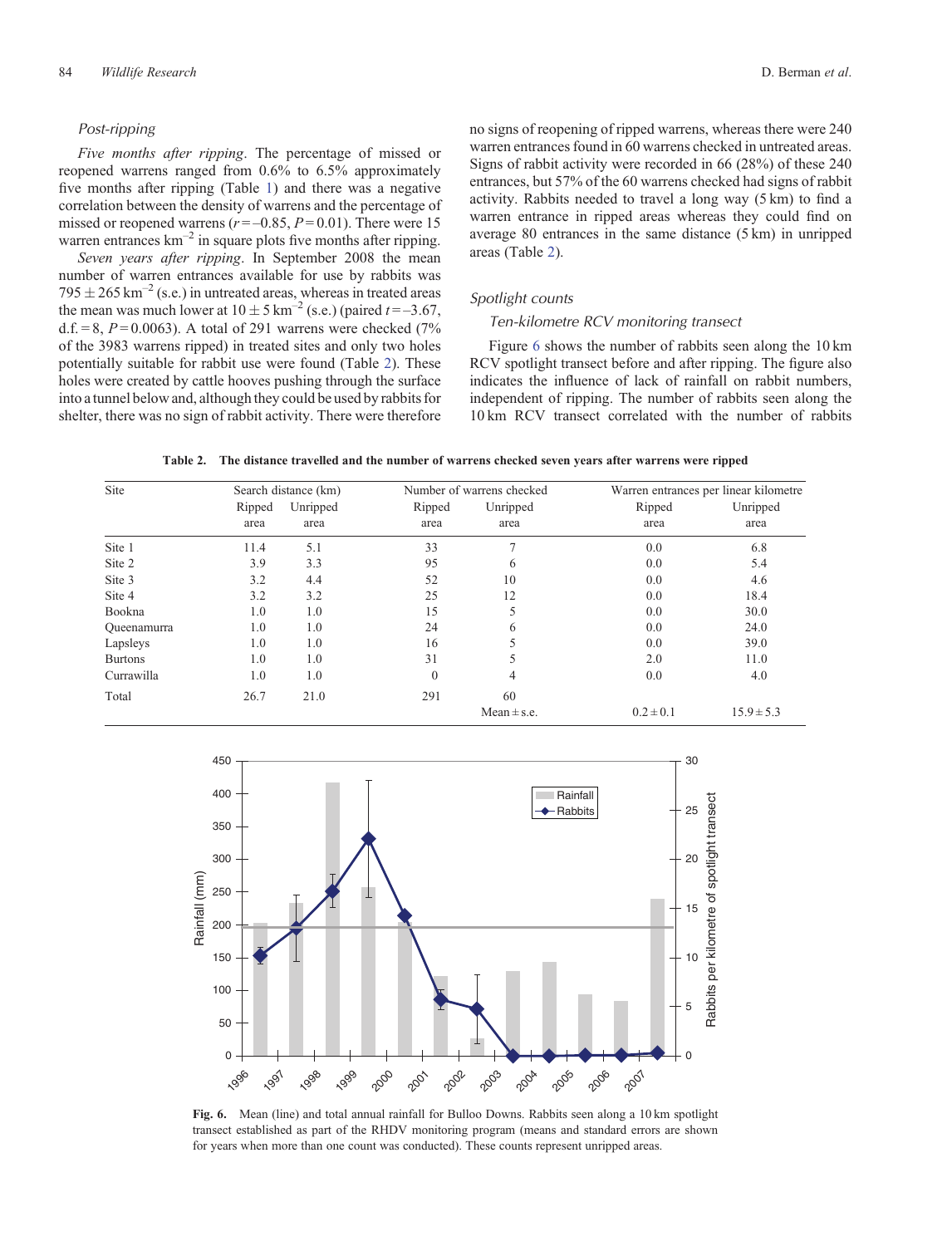<span id="page-8-0"></span>counted along spotlight transects in unripped plots  $(r=0.93,$ *P* < 0.02) but not with the number of rabbits counted along spotlight transects in the ripped plots. There was a significant correlation between the mean number of rabbits per kilometre of spotlight transect and the rainfall for the previous year  $(r=0.91,$  $P < 0.0001$ ) (Fig. 7). By November 2002 no rabbits were seen along the 10 km RCV transect. After the better than average rainfall in 2007, rabbits were again seen in low numbers along the 10 km RCV transect.

## *Square kilometre plot spotlight transects*

Prior to ripping in April 2001 there was no statistically significant difference between the numbers of rabbits seen in ripped and unripped plots. The mean number of rabbits seen in spotlight counts before ripping was 7.5 per km  $(\pm 3.7 \text{ s.e.,})$  $n=4$ ). This number dropped to a very low level (<1 km<sup>-1</sup>) in the treated sites after ripping. In September 2001, four months after ripping, 200 rabbits were counted during spotlight counts  $(11.4 \text{ per km} \pm 2.2 \text{ s.e., } n=4)$  in the untreated sites and only three  $(0.2 \text{ per km} \pm 0.1 \text{ s.e., } n=4)$  were observed in treated sites (Fig. 8).

There was a significant difference between treated and untreated plots  $(F_{2,1} = 55, P = 0.018)$  and distance from longlasting water was a significant covariate in the model  $(F_{2,1} = 24,$  $P = 0.04$ ). There was also a significant interaction of treatment with time  $(F_{12,2} = 4, P = 0.046)$ , indicating the effectiveness of ripping in September 2001, but no effect in April 2002. Figure 8 shows mean indices of rabbit abundance for the first three time points using this model.

A higher number of rabbits than expected were seen in ripped sites in April 2002, but there was no evidence that they were reopening warrens and perhaps were not attempting to reestablish permanently but were moving through seeking food or heading towards drought refuge areas. By November 2002 thorough searches for rabbit sign (pellets or tracks) indicated there were no rabbits in the ripped and unripped plots presumably because of the extreme drought conditions.

#### *Extensive spotlight counts*

Mean number of rabbits per kilometre of spotlight transect

Mean number of rabbits per<br>kilometre of spotlight transect

Although rabbits were not detected by spotlighting in the trial sites or along the 10 km transect from September 2002 to 2007. They were present in parts of the property close to long-lasting



0 100 200 300 400 500 Previous year's rainfall (mm)

water. Spotlight counts conducted in 2003, two years after ripping, over 600 km of tracks covering most of the rabbit habitat on Bulloo Downs showed that 71% of 119 rabbits seen were within 1 km of long-lasting water. There were 0.2 rabbits per km over the entire 600 km, but the highest density  $(1.1 \text{ km}^{-1})$ occurred along the edge of the large lake.

#### **Discussion**

Destroying warrens by ripping reduced rabbit numbers by at least 98%. Even though the rabbits that infested surrounding areas had free access to the ripped areas, they did not readily reestablish warrens. The absence of reopened warrens seven years after ripping indicates that this treatment is long-lasting, and may only need to be done once. The cost of ripping and the vast areas to be treated make this method too expensive to treat all warrens on large properties like Bulloo Downs, at least in the short term. Nevertheless, the low reopening rate may mean that ripping can be spread out over many years and eventually all affected areas could be treated. Ripping programs could strategically treat areas important for cattle production or biodiversity. Furthermore, ripping areas close to long-lasting or permanent water may destroy the rabbits' drought refuge (Myers and Parker [1975](#page-11-0)*b*) and, after the inevitable dry periods, suppress rabbit numbers over the entire property for a fraction of the cost of ripping all warrens.

Release of virulent myxoma virus into wild rabbit populations has been viewed since the 1960s as the only useful form of rabbit control in south-west Queensland. Unfortunately, the releases were probably, in most cases, having no influence on rabbit numbers (Berman *et al*. [2006\)](#page-10-0). In stark contrast to this, ripping warrens rapidly reduced rabbit numbers in the experimental plots on Bulloo Downs, strongly supporting other studies in South Australia (Mutze [1991](#page-11-0)), the Northern Territory (Edwards *et al*.



**Fig. 8.** Mean indices of rabbit abundance for spotlight counts at square plots for the first three time points from an ANOVA adjusted for the distance from long-lasting water covariate. Means with the same subscript are not significantly different at the 0.05 level. Confidence intervals around these means have beenincludedto aid comparison with values fromthelasttwotime points (not included in analysis). Data for the last two time points (open symbols) were not included in the ANOVA.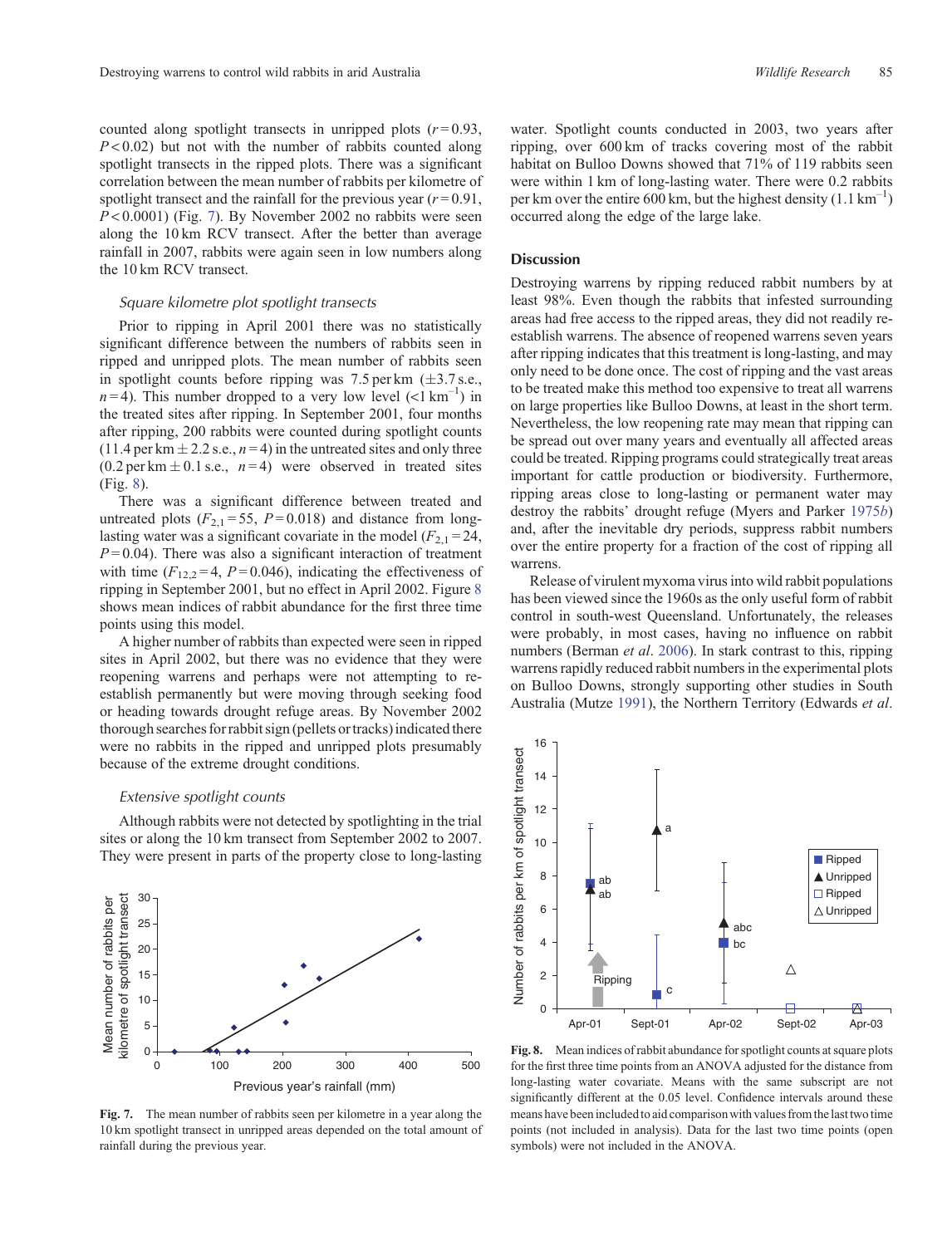[2002](#page-10-0)*a*), and New South Wales (Wood [1985](#page-11-0); Parer and Parker [1986\)](#page-11-0), showing the value of ripping warrens for managing rabbits in arid or semiarid areas.

On a property near Yunta, in semiarid South Australia, there were still 98% fewer active warren entrances 10 years after ripping than before treatment (Mutze [1991](#page-11-0)). In our study at Bulloo Downs there was a very low initial rate of reopening and, seven years after ripping, there had been no further sign of reopening of treated warrens. Ripping, however, must be done well (McPhee and Butler [2010\)](#page-11-0). Much higher reopening rates have been reported in north-western New South Wales (Martin and Eveleigh [1979;](#page-11-0) Wood [1985](#page-11-0)) and South Australia (Cooke [1981\)](#page-10-0). In these cases not all warrens were ripped, because of economic or environmental contraints, the tractors used were too small, or the ripping depth was too shallow (Martin and Eveleigh [1979\)](#page-11-0) to destroy the structure of the warrens adequately. In northwestern New South Wales, only warrens with greater than four entrances were ripped, to reduce the cost, but the small warrens that were not treated proved to be a source of reinfestation (Wood [1985\)](#page-11-0). In our study we attempted to rip all warrens in the treatment plots thoroughly with a large machine, which appeared to be effective. Monitoring will, however, need to continue to see if the reopening rate increases when ripped warrens are exposed to high rabbit densities after a sequence of high rainfall years.

The effectiveness of managing rabbit populations by warren destruction has been demonstrated in this study as it has elsewhere in arid Australia (Wood [1985;](#page-11-0) Mutze [1991](#page-11-0); Edwards *et al*. [2002](#page-10-0)*a*), but the expense of treating vast areas makes this technique unviable for large arid properties. The cost of warren destruction per warren at Bulloo Downs was similar to that reported for South Australia but lower than for the Northern Territory or Victoria (Table 3) (Linton [1995](#page-11-0); Dobbie [1998](#page-10-0); Westhead [1998](#page-11-0)). However, the cost per  $km<sup>2</sup>$  on Bulloo Downs was higher than that found in other studies, probably because of the higher warren density. Based on the ripping conducted in 2001, and considering the relationship between distance from long-lasting water and warren density, we estimated it would cost over \$6 million to rip all warrens on Bulloo Downs Station. The management of the property were not willing to invest such a large amount, particularly as there was no guarantee at that time that ripping would be effective in sand dune country.

However, since the long-term survival of rabbits on Bulloo Downs may depend on the large numbers of warrens close to long-lasting water, we suggested that effective control might be achieved by ripping only these drought refuge areas. The cost of ripping areas within 1 km of long-lasting waterholes was estimated to be \$250 000 (Fig. [5\)](#page-6-0). This is less than 4% of the cost of ripping all warrens on the property. If ripping only drought refuge areas successfully controlled rabbit populations, many millions of dollars would be saved through reduced cost of control and reduction in the damage caused by rabbits. Ripping warrens in drought refuge areas is not a new proposition (Myers and Parker [1975](#page-11-0)*b*), and has been shown to be effective in at least one other study (Mutze [1991](#page-11-0)).

Encouraged by the success of the experimental ripping, the manager of Bulloo Downs commenced a broad-scale rabbit control program in 2002. (The estimates of ripping costs reported here were used to secure funds from the Federal and State Governments.) By 2003 all warrens within 1 km of longlasting water had been ripped on Bulloo Downs. The results suggest that treating drought refuge areas has indeed suppressed rabbit numbers over the entire property (Brennan and Berman, unpubl. data). However, to further demonstrate the long-term effectiveness of ripping we may need to monitor reopening rates through a sequence of years with above average rainfall when rabbit numbers are likely to be high (Fig. [7](#page-8-0)).

In this study, it was important to use more than one method for monitoring rabbit activity. Footprint counts clearly showed changes in the distribution of rabbit activity at treated plots immediately after ripping, at least in the internal parts of the plots. Rabbits, presumably from warrens in surrounding areas, were using the edges of ripped plots but were rarely seen in the central areas. Spotlight counts clearly showed the difference between treated and untreated plots, but provided less information about the distribution of rabbit activity at ripped plots. Counts of active warren entrances showed that rabbits were not reopening warrens in the ripped plots even though they lived in surrounding burrows and were moving into the plots. Rabbits had the opportunity to re-establish warrens in the ripped areas during a period of at least two years of the study, but they did not. The combination of sampling techniques provided a more complete understanding of the impact of ripping on rabbit activity than just one technique, but we were unable to continue using all techniques throughout the study due to lack of staff and time. The most appropriate technique was chosen for each circumstance.

There were 15 rabbits per km at Bulloo Downs (mean for the years 1999 to 2001) before ripping. At the same time in other arid areas, rabbit numbers were less than one rabbit per km of spotlight transect, having been reduced by RHDV (Neave [1999](#page-11-0); Story *et al*. [2004\)](#page-11-0). One exception to this was the area around Coongie Lakes in north-eastern South Australia where there were 16 rabbits per km (mean for the years 1999 to 2001) (South Australian Department of Environment and Natural Resources, unpubl. data). Like Bulloo Downs, Coongie Lakes receives flood water from rain falling in river catchments over 400 km away and

**Table 3. Warren density at Bulloo Downs and three sites in other parts of Australia showing the number of warrens that were ripped per hour and the cost of ripping per warren and per square kilometre**

| Site                                           | Warren<br>density $(km^{-2})$ | Warrens<br>ripped $(hour^{-1})$ | Cost<br>$(S \text{ Warren}^{-1})$ | Cost<br>$($ \rm km^{-2})$ |
|------------------------------------------------|-------------------------------|---------------------------------|-----------------------------------|---------------------------|
| Bulloo Downs, Queensland (square plots)        | 607                           | 28                              | 4.88                              | 2607                      |
| Flinders Ranges, South Australia (Linton 1995) | 329                           | 23                              | 3.29                              | 1071                      |
| Harcourt, Victoria (Westhead 1998)             | 227                           |                                 | 7.30                              | 1657                      |
| Northern Territory (Dobbie 1998)               | 59                            |                                 | 9.89                              | 579                       |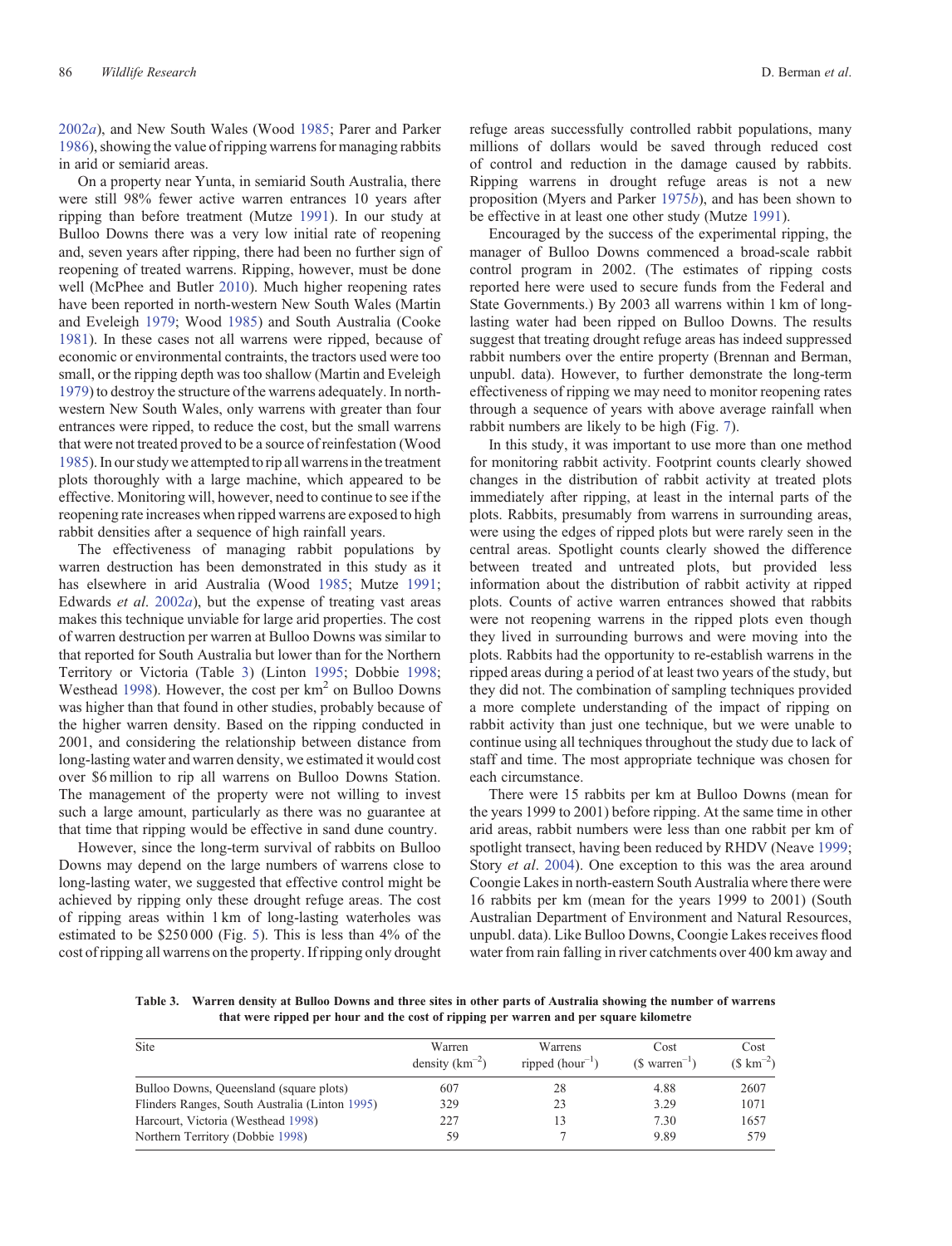<span id="page-10-0"></span>has a large number of long-lasting natural waterholes. Along the many kilometres of sand dunes lining the banks of natural waterholes, there are high densities of rabbit warrens. This probably allows rabbit numbers to remain high even through severe drought periods. The high density of rabbit warrens close to natural long-lasting waterholes is assumed to be due to the importance of these areas for rabbits to survive drought. During prolonged droughts the few surviving rabbits live in refuge areas (Myers and Parker [1975](#page-11-0)*a*, [1975](#page-11-0)*b*). Once food becomes abundant (i.e. not limiting) after each drought we believe most rabbits would stay and breed where they are, in the drought refuge areas. Once warrens become fully occupied, some rabbits may disperse but if there is still abundant food, new warrens would be dug, particularly if digging was easy, as it is in sandy soil. Thus, after each drought period, the density of warrens in drought refuge areas could increase. This process would explain the exceptionally high density of warrens reported here compared with other parts of Australia (Linton [1995;](#page-11-0) Dobbie 1998; Westhead [1998\)](#page-11-0).

The presence and density of warrens can be influenced by vegetation cover (Myers and Parker [1965](#page-11-0); Myers *et al*. [1975;](#page-11-0) Martins *et al*. [2002](#page-11-0)), local topography (Myers *et al*. [1975;](#page-11-0) Parker [1977](#page-11-0)), and soil type (Parer and Libke [1985](#page-11-0)). In our study area, the vegetation cover, topography and mix of soil types were consistent over a large area up to 50 km from long-lasting natural waterholes. Warrens were present only in the sandy soil and absent from the clay flats but overall the distance from longlasting natural waterholes appears the major factor influencing warren density.

The areas to be treated first by ripping in a control program were identified as being within 1 km of long-lasting water where the highest densities of warrens were found. Although some rabbits have been reported travelling up to 1.5 km to drink during severe drought (Newsome *et al.* [1989](#page-11-0)), most are unlikely to regularly travel further than 500 m from their warren to water (Cooke 1982;Williams *et al*. [1995\)](#page-11-0). Therefore ripping all warrens out to 1 km from water should ensure very few rabbits have access to both warrens and water during severe drought.

In other arid or semiarid areas, drought refuges for rabbits may not be so obvious and may be in stony soil where there are large, deep warrens (Myers and Parker [1975](#page-11-0)*b*), often along drainage lines but not necessarily associated with long-lasting waterholes. The higher nutrient quality of the soil along drainage lines (Morton [1990](#page-11-0)) may contribute to high warren densities there. These areas are considered important for the survival of native animals (Morton [1990\)](#page-11-0) and are important for cattle production. Controlling rabbits in these areas first is therefore not only important for effective rabbit control but also for protection of biodiversity and cattle production.

The reliance on biological control in arid areas was based on the belief that it was the only economically viable technique because of the vastness of the areas to be treated by ripping and the concern that ripped areas may need to be re-treated. Since reopening rates are very low, ripping warrens in country such as Bulloo Downs can be considered to be a long-term solution. Each year, new areas can be ripped without the need to repeatedly rip the areas treated in previous years. The expense can be spread out over many years until all areas with significant rabbit infestations are ripped. It is also possible that by ripping areas

close to long-lasting water, other drought refuge areas or areas with highest warren density may be all that is required to control rabbits over entire properties or even regions in the arid zone of Australia.

## **Acknowledgements**

We thank the many coworkers and volunteers that assisted in all aspects of this project. We are also indebted to Geoff and Wendy Murrell and Stanbroke Pastoral Co. for access to the property. John Conroy, Craig Hunter, Kirby Doak, Melissa Underwood and Bob Finlay are thanked for their valuable discussion and assistance. Susan Fletcher is thanked for assistance with statistical analysis and Tony Pople and Joe Scanlan are thanked for their support and providing comments on the draft. All research procedures were carried out in accordance with the Australian Code of Practice for the Care and Use of Animals for Scientific Purposes (1997) and were approved by the Robert Wicks Pest Animal Research Centre, Animal Experimentation Ethics Committee (AEEC) as project number 000401.

### **References**

- Ballinger, A., and Morgan, D. G. (2002). Validating two methods for monitoring population size of the European rabbit (*Oryctolagus cuniculus*). *Wildlife Research* **29**(5), 431–437. doi[:10.1071/WR01055](dx.doi.org/10.1071/WR01055)
- Berman, D. M. (2001). Control of rabbits on Bulloo Downs cattle station, Queensland: why hasn't rabbit haemorrhagic disease worked and what else can be done? In '12th Australasian Vertebrate Pest Conference'. pp. 41–46. (Melbourne.)
- Berman, D., Kerr, P., Stagg, R., van Leeuwen, B., and Gonzalez, T. (2006). Should we continue the 40-year-old practice of releasing virulent myxoma virus to control rabbits (*Oryctolagus cuniculus*) in south-west Queensland? *Wildlife Research* **33**, 549–556. doi[:10.1071/WR05004](dx.doi.org/10.1071/WR05004)
- Bowen, J. (1987). 'Kidman: The Forgotten King.' (Angus & Robertson: Sydney.)
- Burley, J. (1986). Advances in the integrated control of the European rabbit in South Australia. In 'Proceedings of the 12th Vertebrate Pest Conference'. pp. 140–146. (University of Nebraska: Lincoln.)
- Cooke, B. (1981). Rabbit control and the conservation of native mallee vegetation on roadsides in South Australia. *Australian Wildlife Research* **8**, 627–636. doi[:10.1071/WR9810627](dx.doi.org/10.1071/WR9810627)
- Cooke, B. D. (1982). A shortage of water in natural pastures as a factor limiting a population of rabbits, *Oryctolagus cuniculus* (L.), in arid north-eastern South Australia. *Wildlife Research* **9**, 465–476. doi:[10.1071/WR9820465](dx.doi.org/10.1071/WR9820465)
- Cooke, B. D. (2002). Rabbit haemorrhagic disease: field epidemiology and the management of wild rabbit populations. *Revue Scientifique et Technique (International Office of Epizootics)* **21**, 347–358.
- Cooke, B. D., and Hunt, L. P. (1987). Practical and economic aspects of rabbit control in hilly semi-arid South Australia. *Australian Wildlife Research* **14**, 219–223. doi:[10.1071/WR9870219](dx.doi.org/10.1071/WR9870219)
- Croft, D., Connellan, P., Laird, D., and Martin, J. (1997). South west rabbit control group rips into warrens. In 'Landcare Changing Australia National Conference Proceedings Vols I and II'. (Ed. M. Mathison.) pp. 97–98. (Department of Primary Industries: South Australia.)
- Dobbie, W. (1998). 'Rabbit Range Reduction: North-west Alice Springs Drought Assisted Regional Rabbit Control.' (Centralian Land Management Association: Alice Springs.)
- Edwards, G. P., Dobbie, W., and Berman, D. M. (2002*a*). Warren ripping: its impacts on European rabbits and other wildlife of central Australia amid the establishment of rabbit haemorrhagic disease. *Wildlife Research* **29**, 567–575. doi:[10.1071/WR00098](dx.doi.org/10.1071/WR00098)
- Edwards, G. P., Dobbie, W., and Berman, D. M. (2002*b*). Population trends in European rabbits and other wildlife of central Australia in the wake of rabbit haemorrhagic disease. *Wildlife Research* **29**(6), 557–565. doi:[10.1071/WR00097](dx.doi.org/10.1071/WR00097)